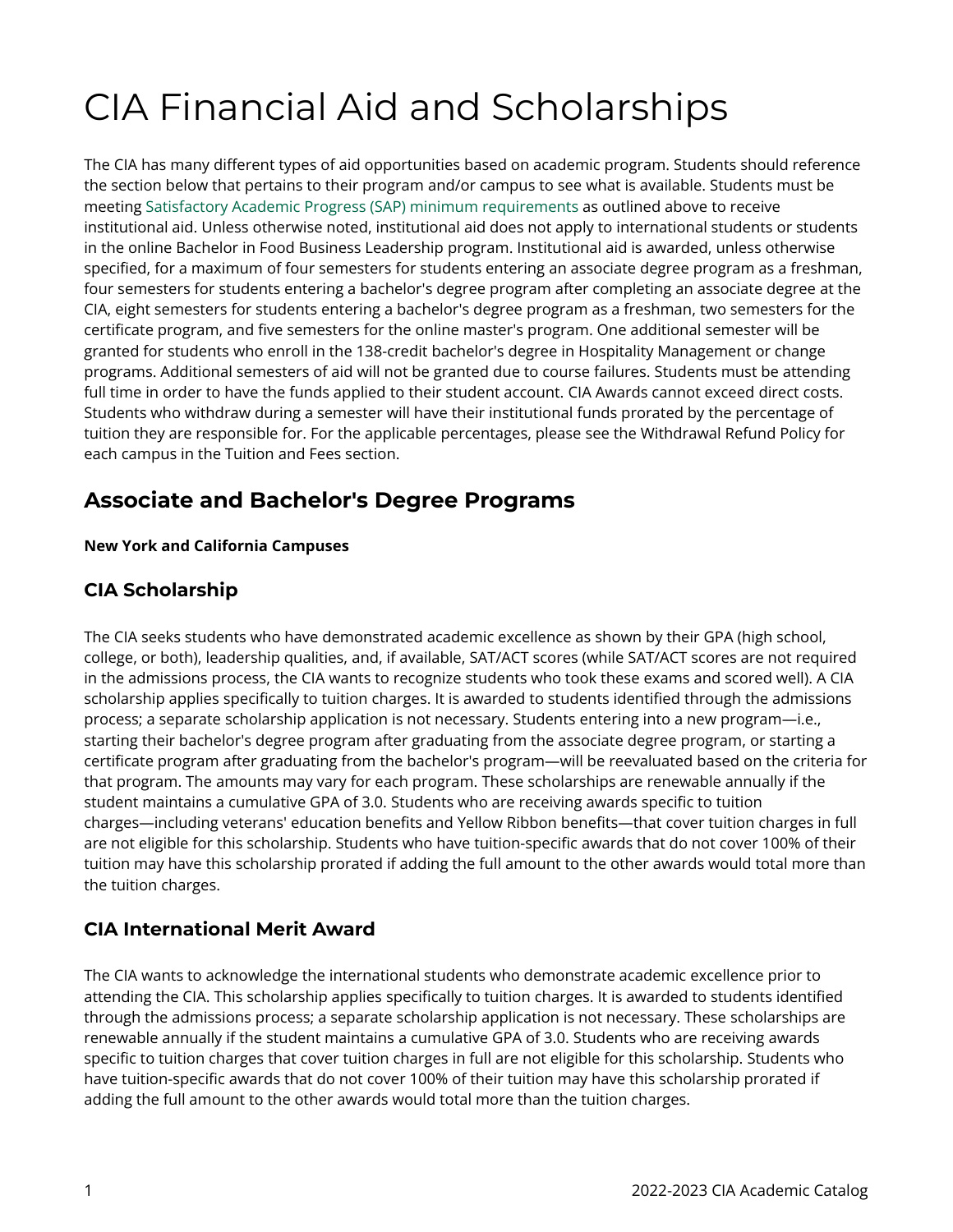#### **CIA-FIRST Arts and Sciences Merit Scholarship (NY campus only)**

The college is offering scholarships, renewable annually, to students who compete in FIRST® Robotics Competitions and FIRST® Tech Challenges. The CIA-FIRST scholarship is specifically available to qualifying students enrolled in degree programs. This special scholarship was created through a partnership between the CIA and FIRST, a not-for-profit organization that promotes the importance of science, technology, engineering, and math (STEM) in education. These scholarships are renewable by maintaining a cumulative 3.0 GPA. Students who are receiving awards specific to tuition charges—including veterans education benefits and Yellow Ribbon benefits—that cover the tuition charges in full are not eligible for this scholarship. Students who have tuition-specific awards that do not cover 100% of their tuition may have this scholarship prorated if adding the full amount to the other awards would total more than the tuition charges.

#### **CIA Need-based Grant**

A CIA need-based grant is awarded to degree program students with a completed FAFSA that shows demonstrated need as determined by the calculation [described above](https://live-cia-catalog22.cleancatalog.io/how-need-is-determined). This award is renewable if the student completes the FAFSA by the priority deadline, has a calculated financial need, and is maintaining SAP requirements. Students receiving Post-9/11 GI Bill® benefits of 50% or higher are not eligible for this grant.

GI Bill® is a registered trademark of the U.S. Department of Veterans Affairs (VA). More information about education benefits offered by VA is available at the official U.S. government website at [www.benefits.va.gov/](http://www.benefits.va.gov/gibill) [gibill](http://www.benefits.va.gov/gibill).

#### **CIA On-Campus Resident Grant (NY campus only)**

This grant is awarded to degree program students with a completed FAFSA who will be residing in an oncampus residence hall. This award is renewable if the student continues to live on campus, is maintaining SAP requirements, and submits both the housing application and FAFSA by the appropriate deadlines. Students serving as Residence Assistants, whose housing charges are covered in full, are not eligible for this scholarship.

#### **The CIA Degree Program Award (NY campus only)**

The CIA wants to recognize the many ways students achieve personal and professional accomplishments. Therefore, depending on the program and the time of year a student starts classes, the student may be eligible to receive this award. This award is renewable if the student is maintaining SAP requirements.

#### **The CIA Recognition Award (NY campus only)**

The CIA wants to recognize the many ways students achieve personal and professional accomplishments. Therefore, depending on the student's program and the time of year he or she starts classes, a student may be eligible to receive this award. This award is renewable if the student is maintaining SAP requirements.

#### **CIA Alumni Referral Scholarship**

The college offers this scholarship to prospective students, including international students, who submit a letter from a CIA graduate encouraging them to apply to the CIA. This letter should be submitted with the application for admission. Only one award will be given per student for the first year at the CIA. This award is not renewable for subsequent years.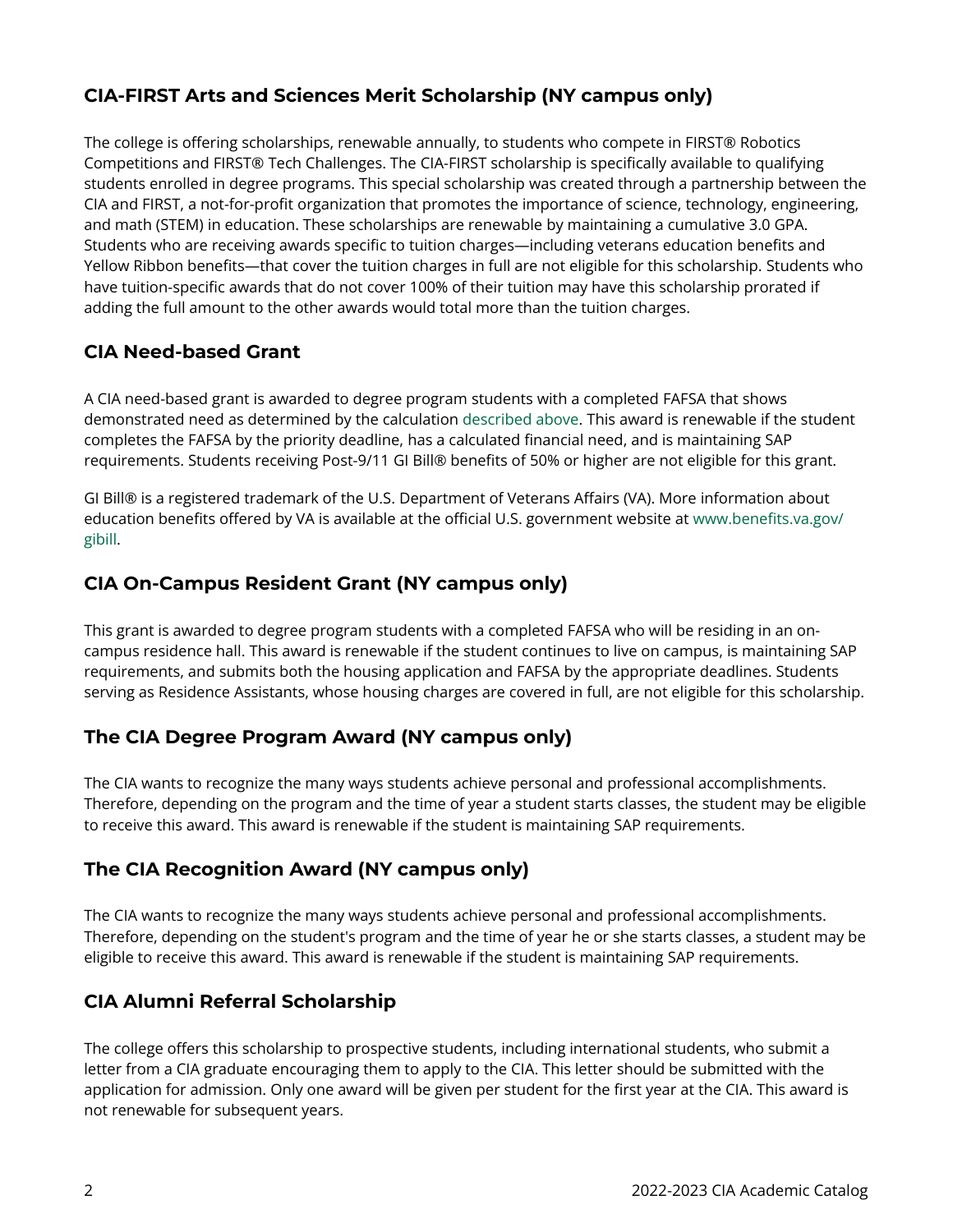#### **CIA Pass it On Award**

International students who refer another international student are eligible for a one-time \$1,000 scholarship. The student being referred must be international, have no applications with the CIA currently on file, is not currently working with another person or entity to apply for admission to the CIA, enrolls in an undergraduate degree program on the New York campus, and attends through the add/drop period of the first semester. Referring students must be enrolled in an undergraduate degree program at the New York campus in order to receive the \$1,000 award toward their next term with an outstanding balance, or their current term if it is the last term for their degree.

#### **CIA Phi Theta Kappa Scholarship**

The CIA Phi Theta Kappa (PTK) Scholarship is awarded to students—at the time of admission and upon receipt of official transcripts with PTK designation—who transfer from a community college that has entered into an articulation agreement with the CIA. International students and students using veterans educational benefits are not eligible. This scholarship is renewable with a 3.25 cumulative GPA.

#### **National Student Organization (NSO) Scholarship—National and State Level Competitions**

The CIA supports national and state competitions in culinary arts, baking and pastry arts, or culinary management and the World SkillsUSA competition. These competitions are sponsored by:

- SkillsUSA
- Family Career and Community Leaders of America (FCCLA)
- ProStart
- NAACP's Afro-Academic, Cultural, Technological, and Scientific Olympics (ACT-SO)
- American Hotel & Lodging Educational Institute (AHLEI)

At many of these competitions, the students who place first, second, or third will receive a certificate for a scholarship to attend the CIA. The amounts of these awards vary and are set each year by the college. Scholarships are renewable annually with a GPA of 3.0 or better, except for the NAACP is a 2.75 cumulative GPA or better.

Students must submit the certificate to the CIA prior to enrolling and may receive only one NSO competition scholarship. If a student has won multiple competitions, the CIA will honor the award with the highest monetary value. Winners must enroll by June of the year following their senior year of high school. All competition scholarships are for secondary level only, with the exception of the SkillsUSA first-place winner in the national postsecondary culinary arts or restaurant management competitions.

#### **M.F.K. Fisher Scholarship (NY campus only)**

Incoming students who have a demonstrated interest in food writing and begin their studies at the CIA in the Winter or Spring enrollment seasons may apply for this one-time, nonrenewable scholarship for their first year at the CIA. To apply, students must submit a separate application, available at [www.ciachef.edu](https://www.ciachef.edu/) or from the Admissions Department. The application must include an original essay of 500–700 words about a food memory such as the student's first cooking experience, the first meal the student prepared, a family holiday food tradition, or a childhood recollection of food.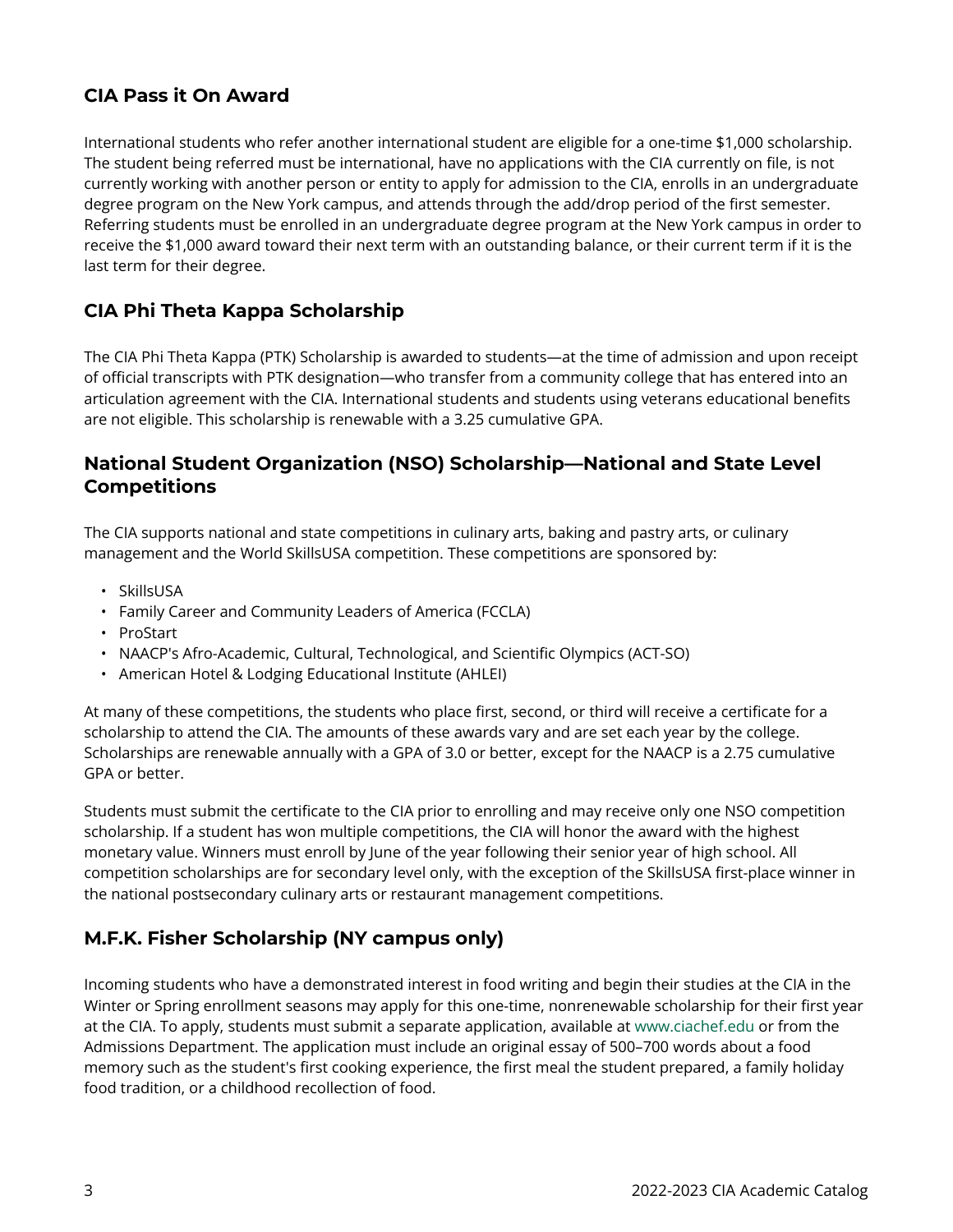#### **CIA International Studies Grant (Bachelor's only)**

Students, including international students, who are enrolled in the bachelor's degree programs and are interested in taking the two-week Global Cuisines and Cultures (GCC) travel course as their free elective or choose to complete a concentration with an international semester-away component can apply for this grant via the \$hef site at [ciachef.academicworks.com.](https://ciachef.academicworks.com/) Amounts may vary and are based primarily on financial need as determined by the FAFSA or, for international students, from the information they provide on the international conditional application via \$hef. Funds may only be applied to the GCC course or concentration with international semester away that will count as credits toward a student's program of study. Students are only eligible for this grant one time, and the grant will be applied to the tuition charges specific to either the GCC course or the concentration with international semester away.

### **President's Bachelor's Award (Bachelor's only)**

This award is given to the top student in each major at all AOS and AAS graduations. The student must have the overall top GPA and no disciplinary record with the CIA. Winners have one year from the time of their graduation to enter the bachelor's degree program at the New York campus in any major they choose. This award is for both the junior and senior years (a maximum of four semesters) as long as the student is meeting SAP requirements.

#### **Careers through Culinary Arts Program (C-CAP) Scholarship (AOS at the NY campus only)**

From among the winners of its culinary competition winners, the C-CAP organization selects students to receive a full-tuition scholarship to the CIA in Hyde Park, NY. Students are encouraged to file a FAFSA and must maintain the stated GPA as listed on the award notice from C-CAP. These scholarships cover tuition only; they do not cover room, board, books, supplies, fees, and other expenses. Recipients will not be eligible for other CIA grants and scholarships.

#### **Careers through Culinary Arts Program (C-CAP)-CIA Matching Grant (NY campus only)**

Students who are C-CAP culinary competition winners are chosen by the C-CAP organization to receive this grant. The recipients receive the funds for the first year from the C-CAP organization and then the CIA matches the award in their second year with CIA funding. The amount for this award varies based on available funding.

## **St. Helena High School Scholarship (Associate only)**

Each year, the St. Helena Unified School District selects one student who has been accepted to the CIA for a scholarship to be used in their first year at the CIA. This scholarship is renewable if the student has a 3.0 cumulative GPA and no disciplinary record with the Dean of Students Office.

## **FDR High School Scholarship (Associate at the NY campus only)**

Each year, the CIA offers one graduating senior who attended Franklin Delano Roosevelt (FDR) High School in Hyde Park, NY a scholarship toward their first year at the CIA. This scholarship is not renewable, and applications are available from the FDR High School Guidance Office.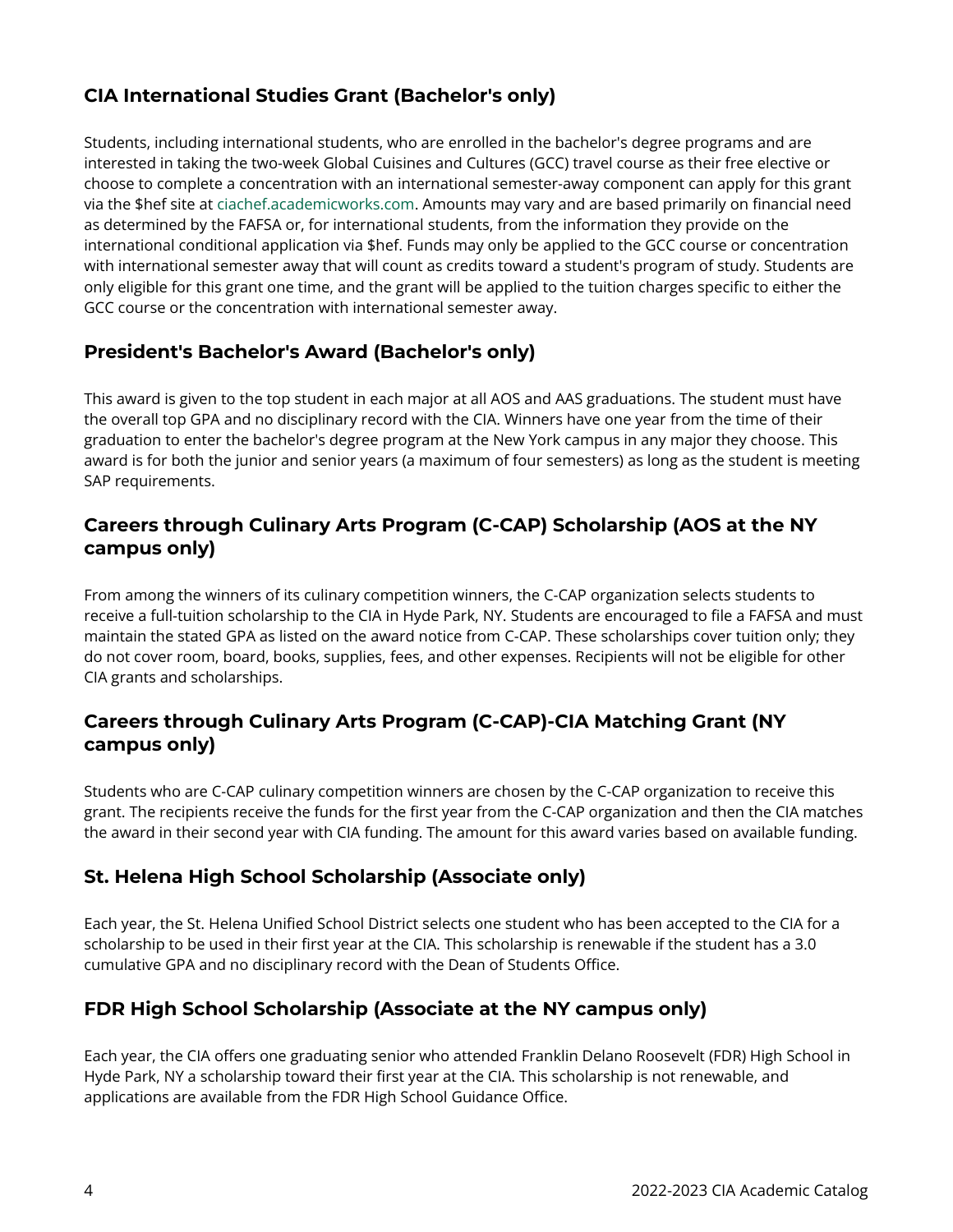#### **James Beard Scholarship (NY campus only)**

The James Beard Foundation offers scholarships each year that are administered by Scholarship America. Applicants apply through the James Beard Foundation, and the chosen student receives a one-time, nonrenewable scholarship.

#### **Napa Valley College Scholarship (Associate only)**

Each year, Napa Valley College selects a student who has been accepted to the CIA for a scholarship to be used in their first year at the CIA. This scholarship is renewable if the student has a 3.0 cumulative GPA and no disciplinary record with the Dean of Students Office.

#### **Massachusetts Restaurant Association Scholarship (NY campus only)**

Massachusetts residents pursuing a degree in foodservice or hospitality may apply for scholarships at [www.themassrest.org](http://www.themassrest.org/) after the first of each year. This is a one-time, non-renewable scholarship that the CIA will match up to \$2,000.

#### **Les Dames d'Escoffier Scholarship (NY campus only)**

Through the [\\$HEF scholarship site,](https://ciachef.academicworks.com/) students may apply for the Les Dames d'Escoffier Scholarships. Two students will be chosen to receive a scholarship. The student must file a FAFSA, which shows demonstrated financial need. The award will be repeated for one additional year provided the student maintains a cumulative GPA of 3.0.

#### **American Academy of Chefs Scholarship (NY campus only)**

Each year, the American Academy of Chefs will select four high school students who have been accepted to The Culinary Institute of America to receive a scholarship. The student must file a FAFSA, which shows demonstrated financial need. The scholarship is renewable annually if the student maintains a cumulative GPA of 3.0 and files a FAFSA that shows demonstrated financial need.

## **Associate Degree Programs**

#### **Texas Campus**

#### **El Sueño Scholarship**

The CIA offers El Sueño Scholarships to aspiring culinarians. This unprecedented fund awards a significant portion of program cost for students who qualify. To qualify, students must complete a Free Application for Federal Student Aid (FAFSA), have a completed CIA San Antonio application for admission on file, complete the El Sueño Scholarship application (available online or from the Admissions Office in New York or Texas), and submit an essay of 400–500 words describing how the El Sueño Scholarship will assist in making their dream of pursuing a culinary arts degree a reality. This award is renewable for the sophomore year if the student is meeting SAP requirements and continues to demonstrate financial need as determined by the FAFSA.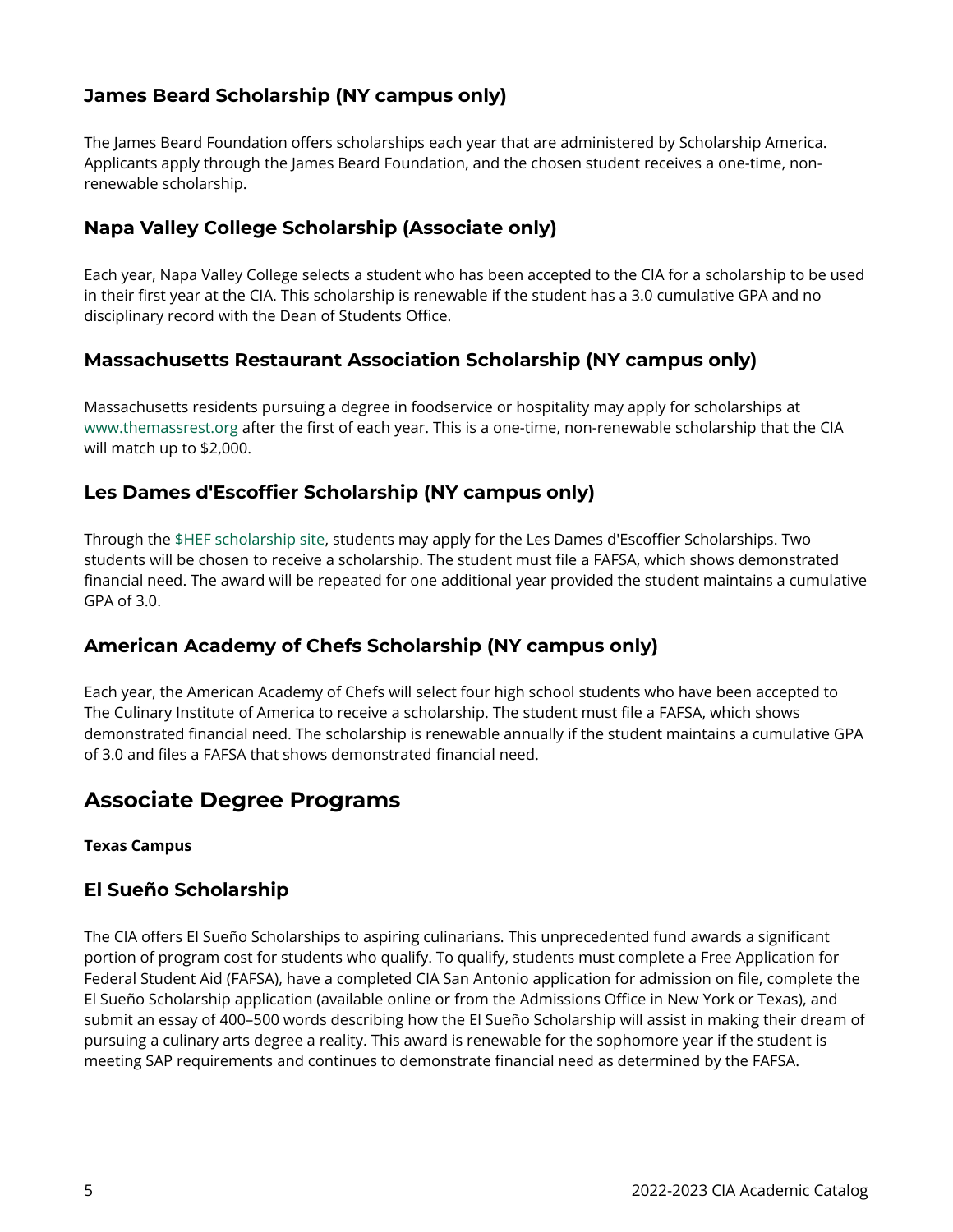#### **Sodexo Admissions Scholarship**

Incoming self-identified Hispanic/Latino students may apply for scholarship assistance by completing the Sodexo Scholarship application (available online or from the Admissions Office in New York or Texas) and submit an essay of 400–500 words on the topic described on the application. To qualify, students must have been in the top 10% of their high school graduation class and have filed the FAFSA. The scholarship will be repeated the second year if a 3.0 or higher cumulative GPA is maintained.

#### **CIA Need-based Grant**

A CIA need-based grant is awarded to degree program students with a completed FAFSA that shows demonstrated need as determined by the calculation [described above](https://live-cia-catalog22.cleancatalog.io/how-need-is-determined). This award is renewable if the student completes the FAFSA by the priority deadline, has a calculated financial need, and is maintaining SAP requirements. Students receiving Post-9/11 GI Bill® benefits of 50% or higher are not eligible for this grant.

GI Bill® is a registered trademark of the U.S. Department of Veterans Affairs (VA). More information about education benefits offered by VA is available at the official U.S. government website at [www.benefits.va.gov/](http://www.benefits.va.gov/gibill) [gibill](http://www.benefits.va.gov/gibill).

#### **CIA Alumni Referral Scholarship**

The college offers this scholarship to prospective students, including international students, who submit a letter from a CIA graduate encouraging them to apply to the CIA. This letter should be submitted with the application for admission. Only one award will be given per student for the first year. This award is not renewable for subsequent years.

#### **CIA Phi Theta Kappa Scholarship**

The CIA Phi Theta Kappa (PTK) Scholarship is awarded to students—at the time of admission and upon receipt of official transcripts with PTK designation—who transfer from a community college that has entered into an articulation agreement with the CIA. International students and students using veterans educational benefits are not eligible. This scholarship is renewable with a 3.25 cumulative GPA.

#### **National Student Organization (NSO) Scholarship—National and State Level Competitions**

The CIA supports national and state competitions in culinary arts, baking and pastry arts, or culinary management and the World SkillsUSA competition. These competitions are sponsored by:

- SkillsUSA
- Family Career and Community Leaders of America (FCCLA)
- ProStart
- NAACP's Afro-Academic, Cultural, Technological, and Scientific Olympics (ACT-SO)
- American Hotel & Lodging Educational Institute (AHLEI)

At many of these competitions, the students who place first, second, or third will receive a certificate for a scholarship to attend the CIA. The amounts of these awards vary and are set each year by the college. Scholarships are renewable annually with a cumulative GPA of 3.0 or better, except for the NAACP is a 2.75 cumulative GPA or better.